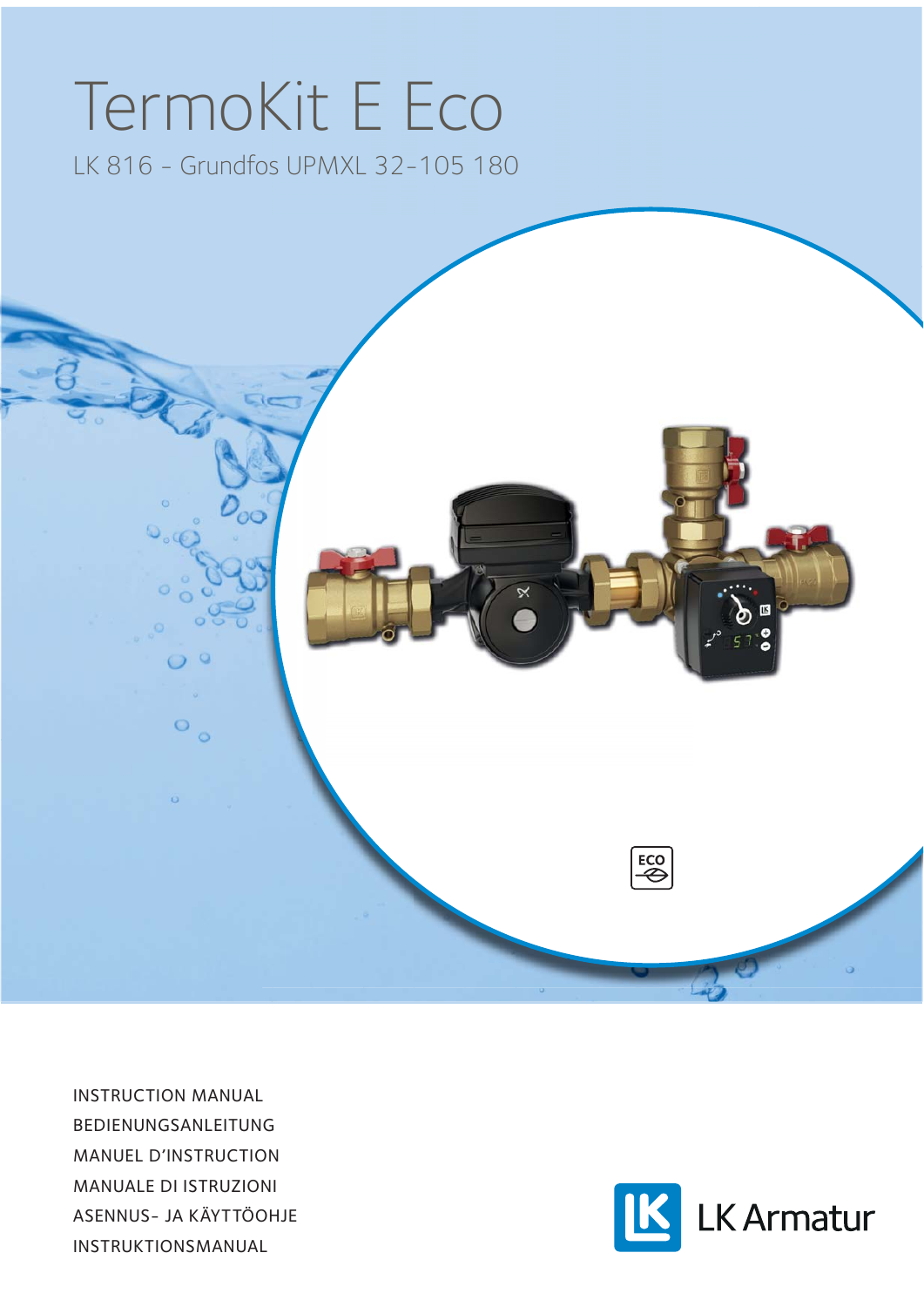

## General Information

LK 816 ThermoKit E Eco is a loading group for heating applications with solid fuel boilers and storage tanks. The loading group is intended to ensure a high return temperature as well as an optimal temperature stratification in the storage tank, thus increasing the efficiency of the system. Tarring and condensation are prevented which prolongs boiler life.

# **TECHNICAL DATA**

Voltage 230 VAC 50/60 Hz Primary voltage, adapter 100-240 VAC 50/60 Hz<br>Secondary voltage, adapter 24 VDC 250 mA Secondary voltage, adapter

Return temperature Working temperature Min. +5°C/Max. +95°C Ambient temp. Min. +5°C/Max. +40°C<br>Max. working pressure 1.0 MPa (10 bar) Max. working pressure  $1.0$ <br>Angle of rotation  $90^\circ$ Angle of rotation Torque 5 Nm<br>
Max. flow Deper Thread standard Rp - female thread Operation time 140 s<br>Protection class IP 40 Protection class<br>Material, valve body

Power consumption 10-180 W depending on pump speed, LK 100 Smart Comfort CT, 3 VA<br>5°C-99°C Dependent on circulating pump Media Water - Glycol mixture max. 50% Circulating pumps Grundfos UPMXL 32-105 180<br>Operation time 140 sec. Brass EN 12165 CW617N

Material, insulation Expanded Polypropylene EPP

## Danger!

Risk of electric shock!

- Before starting installation work the power supply must be reliably disconnected
- All work must be performed by qualified personnel.

## The function of the loading unit during the different phases of heating

#### *1. Heat up phase*

The water circulates between boiler and loading group while the temperature of the boiler is rising.

#### *2. Loading phase*

The mixing valve starts to open and allows return water from the storage tank to be mixed with supply water before it returns to the boiler. The return temperature to the boiler is kept constant.

#### *3. End phase*

The mixing valve is fully open towards the storage tank. This results in an optimal transfer of heat from the boiler and the storage tank is filled with supply water. When the boiler has cooled the electronic controller prevents re-circulation from storage tank to boiler.

#### *4. Self-circulation*

Items Included

ture 5°C-99°C.

32-105 180

In case of power failure or pump breakdown the electronic controller can be manaully operated and the storage tank is loaded through self-circulation.

• Circulating pump - Grundfos UPMXL

LK 100 SmartComfort CT controller with adjustment of the lowest return tempera-

• 3 Ball valves to simplify installation and maintenance

LK 840 ThermoMix mixing valve

• 1 Fittings 2" with rotating nuts • 2 Sealings - EPDM for connection to the pump

• 3 Sealings - KLINGERSIL

## Installation and Maintenance

LK 816 ThermoKit E Eco is installed in the return circuit between the solid fuel boiler and the storage tank. The group should be mounted with the driveshaft of the circulating pump in a horizontal position. The temperature sensor is attached to the return circuit of the boiler.

The loading group is reversible and can easily be adapted for mounting to the right or left of the boiler (See Figure 1 & 2 on the back page.)

For trouble-free operation of the heating application the piping should not allow air pockets to be formed in the system. Should this not be possible air vent valves have to be installed.

The loading group normally requires no maintenance. The installation should be checked regularly. Thanks to the three ball valves any part can be changed without draining the system, should the need for servicing arise.



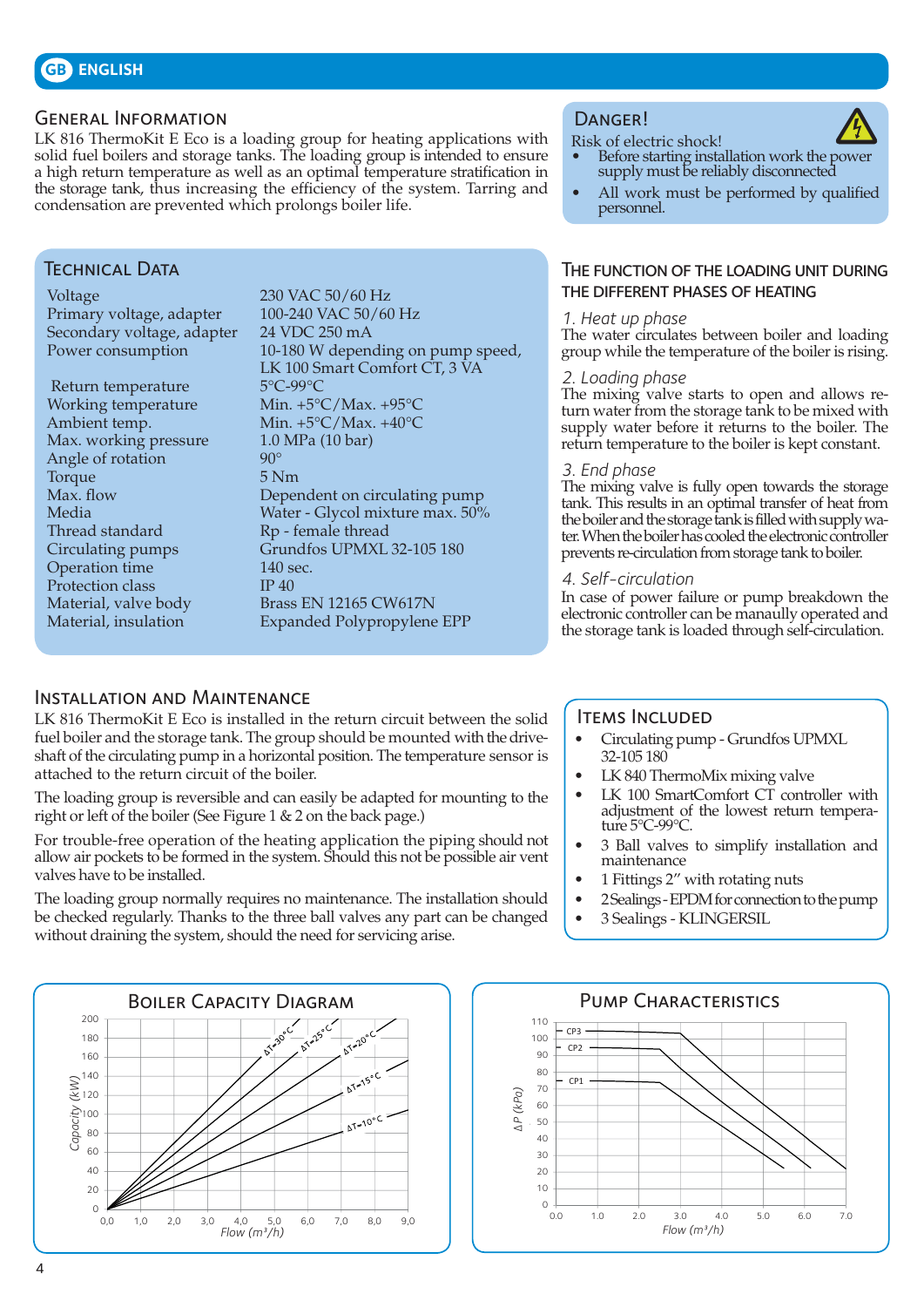## **ALLGEMEINES**

LK 816 ThermoKit E Eco ist eine Ladegruppe für Heizanlagen mit Festbrennstoffkessel und Pufferspeicher. Die Ladegruppe wird eingesetzt um eine hohe Rücklauftemperatur zum Heizkessel und eine optimale Temperaturschichtung im Pufferspeicher zu erzeugen. Dies erhöht die Effizienz der Heizanlage, verhindert Kondensation und Teerablagerungen, was die Lebensdauer der Anlage verlängert.

## Technische Daten

Nennspannung 230 VAC 50/60 Hz<br>Primärspannung, Netzadapter 100-240 VAC 50/60 Hz Primärspannung, Netzadapter 100-240 VAC 50,<br>Sekundärspannung, Netzadapter 24 VDC 250 mA Sekundärspannung, Netzadapter

 Rücklauftemperatur 5°C-99°C Max. Arbeitsdruck 1,0 MPa (10 bar)<br>Drehwinkel 90° Drehwinkel Drehmoment 5 Nm Gewindenorm Rp - Innengewinde Laufzeit Schutzklasse IP 40 Material, Gehäuse Messing EN 12165 CW617N<br>Material, Isolierung Expandiertes Polypropylen

Leistungsaufnahme 10-180 W abhängig von Pumpendreh zahl, LK 100 SmartComfort CT, 3 VA Arbeitstemperatur Min. +5°C/Max. +95°C Umgebungstemperatur Min. +5°C/Max. +40°C Abhängig von Ladepumpe Flüssigkeit Wasser - Glykol max. 50% Ladepumpe Grundfos UPMXL 32-105 180

Expandiertes Polypropylen EPP

## Installation und Wartung

Die LK 816 ThermoKit E Eco wird in der Rücklaufleitung zwischen Festbrennstoffkessel und Pufferspeicher installiert. Sie muss mit der Antriebswelle der Pumpe in horizontaler Lage montiert werden. Der Temperaturfühler wird an der Rücklaufanleitung zum Heizkessel angebracht.

Die Ladegruppe ist umkehrbar und kann für die Montage rechts oder links vom Heizkessel einfach angepasst werden (Bild 1 & 2 Rückseite).

Um einen problemlosen Betrieb zu ermöglichen ist die Verrohrung so zu gestalten, dass eingebrachte Luft entweichen kann. Sollte dies nicht möglich sein, müssen an diesen Stellen Entlüftungsventile eingebaut werden.

Die Ladegruppe ist normalerweise wartungsfrei. Die Installation ist regelmäßig zu überprüfen. Dank der Absperrventile sind alle Teile austauschbar, ohne dass die Anlage bei einer eventuellen Wartung entleert werden muss.



# Gefahr!

Lebensgefahr durch Stromschlag!

- Vor Arbeiten an elektrischen Komponenten der Anlage Spannungsversorgung abschalten
- Arbeiten nur durch autorisiertes Fachper- sonal durchführen lassen.

## Die Funktion der Ladegruppe während der verschiedenen Heizphasen:

#### *1. Erwärmungsphase*

Wasser zirkuliert zwischen Kessel und Ladegruppe, während die Temperatur des Kessels steigt.

#### *2. Ladephase*

Der Heizungsregler beginnt den Mischer zu öffnen und lässt zu, dass sich Rücklaufwasser aus dem Pufferspeicher mit Vorlaufwasser vermischt, bevor es zurück in den Kessel fliesst. Die Rücklauftemperaturen zum Kessel wird konstant gehalten.

#### *3. Abschlussphase*

Der Mischer ist zum Pufferspeicher hin vollständig geöffnet. Das führt zu einer optimalen Wärmeübertragung aus dem Kessel und der Pufferspeicher wird mit Vorlaufwasser gefüllt. Wenn der Kessel abgekühlt ist, verhindert der Heizungsregler den Rückfluss vom Pufferspeicher zum Kessel.

#### *4. Schwerkraftbetrieb*

Bei einem eventuellen Stromausfall oder Versagen der Pumpe, kann der elektronische Heizungsregler von Hand geregelt und der Pufferspeicher durch Schwerkraftbetrieb geladen werden.

#### **LIEFERUMFANG**

- Umwälzpumpe Grundfos UPMXL 32-105 180
- LK 840 ThermoMix Mischer
- Heizungsregler LK 100 SmartComfort CT, mit Einstellung und Anzeige der niedrigsten Rücklauftemperatur zum Kessel. Temperaturbereich 5°-99°C
- 3 Absperrventile zur Erleichterung von Installation und Wartung
- 1 Kupplungen 2" mit Überwurfmuttern
- 2 EPDM-Dichtungen zur Verbindung mit dem Pumpen
- 3 KLINGERSIL-Dichtungen

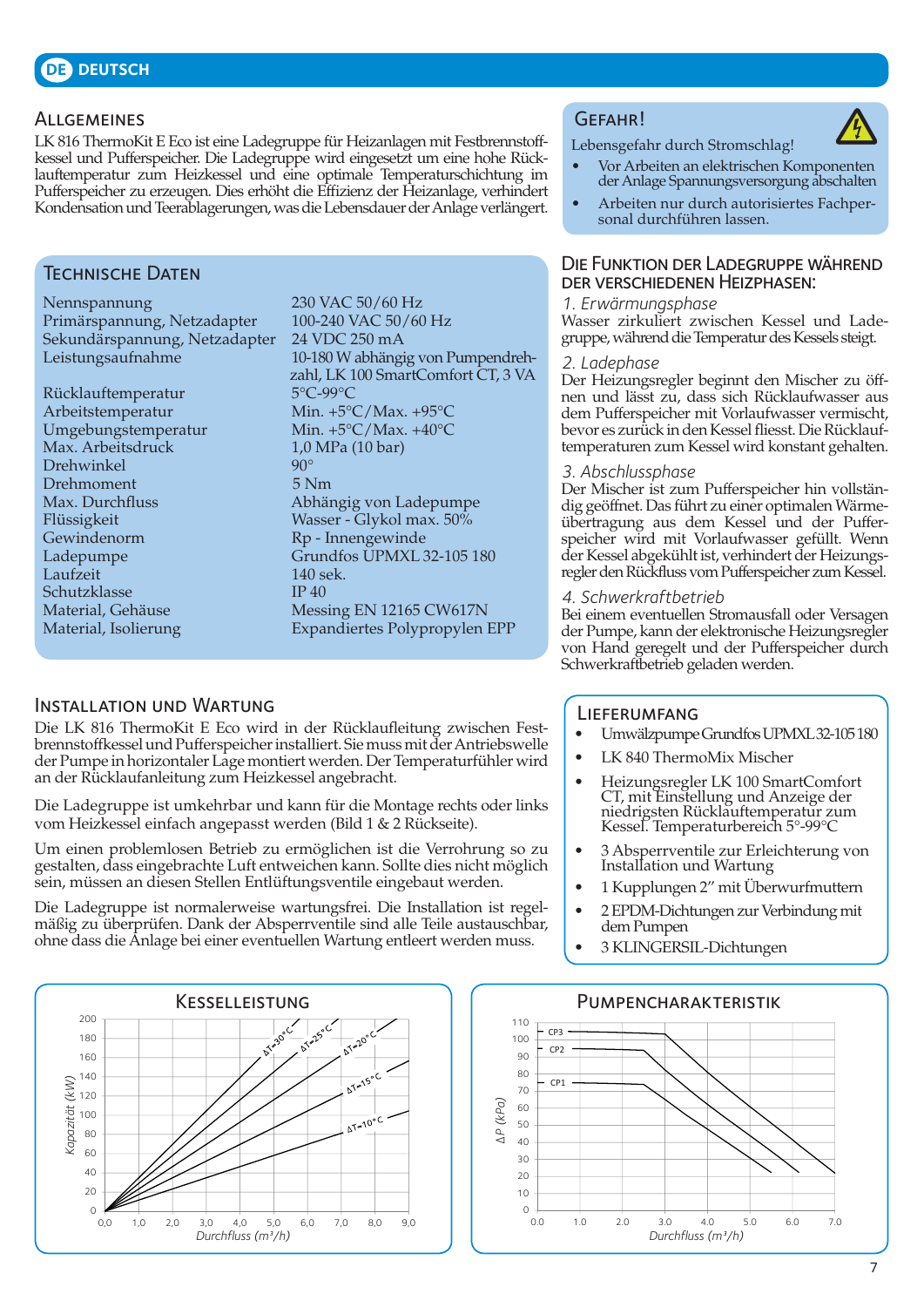

## Généralités

LK 816 ThermoKit E Eco est un groupe hydraulique pour les installations de chaudières à combustibles solides avec ballons hydro-accumulateurs. Le groupe hydraulique sert à obtenir une stratification optimale des ballons hydro- accumulateurs et à garantir une température élevée de retour de chaudière, ce qui augmente le rendement. Les émissions polluantes ainsi que la condensation sont évitées ce qui prolonge la longévité de la chaudière.

# **CARACTÉRISTIQUES**

Tension nominale 230 VAC 50/60 Hz Tension primaire, adaptateur 100-240 VAC 50/60 Hz Tension secondaire, adaptateur 24 VDC 250 mA

Température du retour 5°C-99°C Température de service Min. +5°C/Max. +95°C Température d'ambiance Min. +5°C/Max. +40°C Pression de service max.  $1,0 \text{ MPa } (10 \text{ bar})$ <br>Angle de rotation  $90^{\circ}$ Angle de rotation Couple 5 Nm Débit max. Suivant circulateur Fluide Eau - Glycol max. 50% Filetage standard Rp - filetage femelle<br>Circulateur Grundfos UPMXL 3 Durée de marche 140 s<br>Indice de protection IP 40 Indice de protection Matériau, corps de vanne Laiton EN 12165 CW617N Matériau, isolation Polypropylène Expansé EPP

 Puissance absorbée 10-180 W suivant position circulateur, LK 100 SmartComfort CT, 3 VA Grundfos UPMXL 32-105 180<br>140 sec.

## Installation et maintenance

LK 816 ThermoKit E s'installe sur la conduite de retour entre la chaudière et le ballon hydro-accumulateur. Le groupe doit être monté avec l'arbre d'entraînement du circulateur en position horizontale. Le capteur de température est fixé sur le circuit de retour de la chaudière.

Le groupe hydraulique est réversible et peut facilement être adapté pour un montage à droite ou à gauche de la chaudière (voir illustration 1 & 2 ci-après).

Pour permettre un fonctionnement sans problème, la tuyauterie doit être conçue de façon à ce que l'air introduit puisse s'échapper. Si cela n'est pas possible, il faut installer à ces endroits des soupapes d'évacuation d'air.

Le groupe hydraulique ne nécessite normalement aucun entretien. Vérifier l'installation régulièrement. Grâce aux vannes d'arrêt, toutes les pièces sont remplaçables sans avoir à vider le système en cas de maintenance.



## DANGER!

Danger de mort par électrocution!

- Avant tout travail sur les composants électriques de l'installation, couper l'alimentation électrique.
- Les travaux ne doivent être éffectués que par des professionnels certifiés.

#### Le fonctionnement du groupe hydraulique pendant les différentes phases de combustion:

#### *1. Phase de chauffage*

L'eau circule entre la chaudière et le groupe hydraulique pendant que la température de la chaudière augmente.

#### *2. Phase de charge*

La vanne mélangeuse commence à s'ouvrir à la température réglée et permet à l'eau de retour du ballon hydroaccumulateur de se mélanger avec l'eau du départ avant de revenir à la chaudière. La température de retour à la chaudière est maintenue constante.

#### *3. Phase Finale*

La vanne mélangeuse est entièrement ouverte contre le ballon hydro-accumulateur. Il en résulte un transfert optimal de chaleur de la chaudière, toute la capacité de la pompe sera utilisée pour évacuer l'eau de la chaudière et charger le ballon hydro-accumulateur. Lorsque la chaudière est refroidi le régulateur électronique empêche la circulation inverse du ballon hydro- accumulateur vers la chaudière.

#### *4. Circulation thermosiphon*

En cas de panne de courant ou de circulateur, le régulateur électronique peut être réglé manuellement et le ballon hydro-accumulateur peut être chargé grâce à une circulation en gravité ou en thermosiphon.

## Périmètre de la livraison

- Circulateur Grundfos UPMXL 32-105 180
- LK 840 ThermoMix vanne mélangeuse
- LK 100 SmartComfort CT régulateur qui permet de régler la température de retour minimale à la chaudière entre 5°C et 99° C
- 3 Vannes d'arrêt pour faciliter l'installation et la maintenance.
- 1 Accouplements 2" avec écrou tournants
- 2 Joints d'étanchéité EPDM, pour le raccorde- ment à la pompe
	- 3 Joints d'étanchéité KLINGERSIL

## Caractéristiques de la pompe

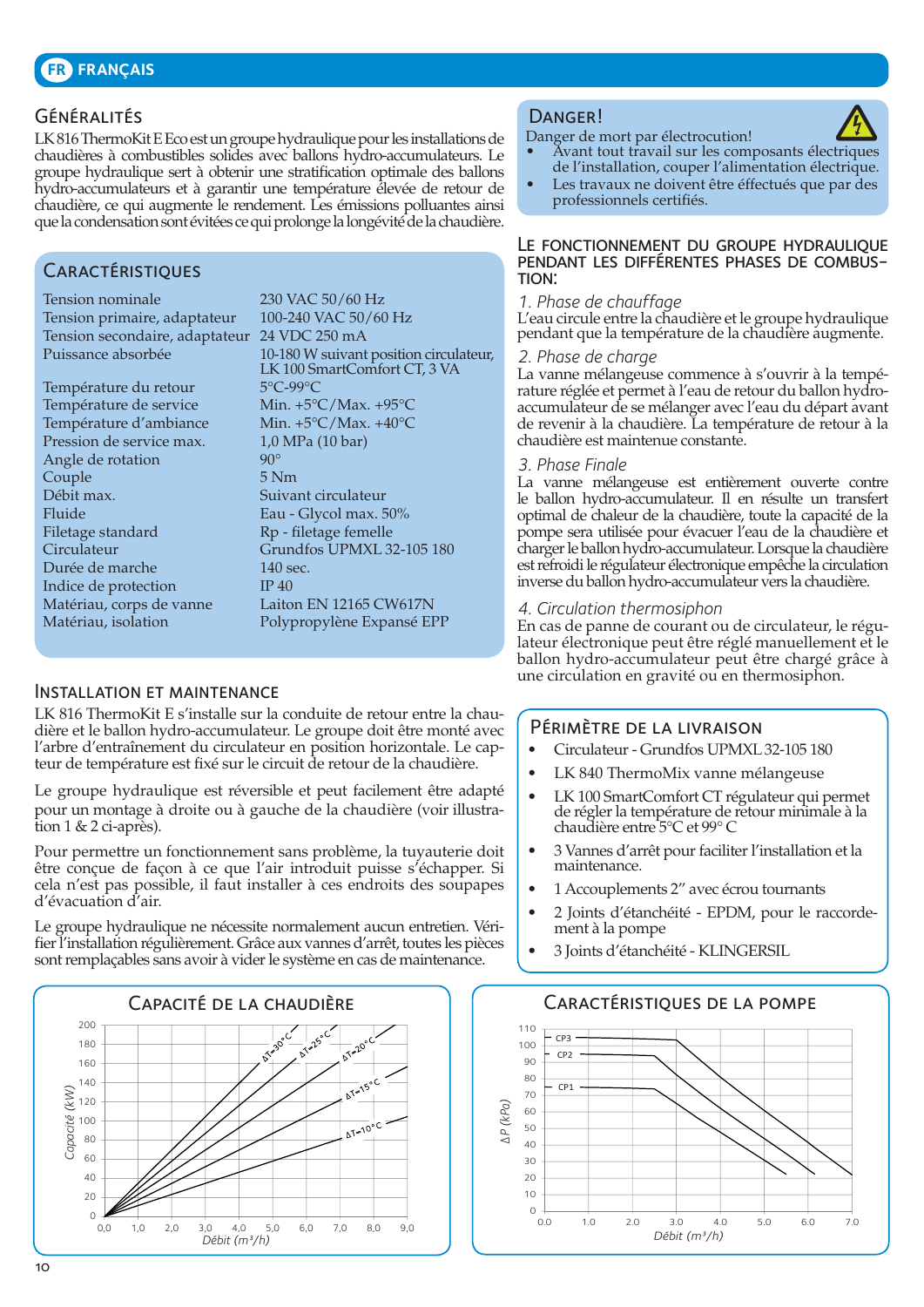

#### Informazioni generali

LK 816 ThermoKit E Eco è un gruppo di ricircolo per il collegamento di caldaie a biomasse con il sistema di accumulo. Il gruppo è progettato per garantire un'ottimale stratificazione dell'acqua nel sistema di accumulo e, contemporaneamente, garantire una elevata temperatura di ritorno verso la caldaia. Questo aumenta l'efficienza del sistema e garantisce una lunga durata della caldaia in quanto riduce la formazione di condensa e catrame.

## DATI TECNICI

Voltaggio 230 VAC 50/60 Hz<br>Voltaggio primaria, adattore 100-240 VAC 50/60 Hz Voltaggio primaria, adattore 100-240 VAC 50/<br>Voltaggio secondaria, adattore 24 VDC 250 mA Voltaggio secondaria, adattore

Temperatura di ritorno Temperatura di esercizio Min. +5°C/Max. +95°C Temperatura ambiente Min. +5°C/Max. +40°C<br>Pressione massima di esercizio 1,0 MPa (10 bar) Pressione massima di esercizio Angolo di rotazione  $90^{\circ}$  Coppia manovra 5 Nm Filettatura standard Rp - filettatura femmina<br>Pompa di ricircolo Grundfos UPMXL 32-10 Tempo di manovra 140 sec.<br>Classe di protezione 112.40 Classe di protezione<br>Materiale, corpo valvola Materialie, isolante Polipropilene Espanso EPP

 Consumo 10-180 W secondo la velocità della pompa, LK 100 SmartComfort CT, 3 VA<br>5°C-99°C Portata massima Secondo la pompa di ricircolo<br>Fluidi di Romano di Romano Acqua. Miscela Acqua - Glicol Fluidi Acqua. Miscela Acqua - Glicole max. 50% Grundfos UPMXL 32-105 180 Ottone EN 12165 CW617N

## Installazione e manutenzione

LK 816 ThermoKit E è montato sul circuito di ritorno tra la caldaia a biomassa e il serbatoio di accumulo, con l'albero della pompa in posizione orizzontale. Il sensore di temperatura è collegato al circuito di ritorno della caldaia.

Il gruppo di ricircolo è simmetrico e può essere adattato facilmente per il montaggio a destra o a sinistra della caldaia (vedere Figura 1 & 2 sul retro).

Per consentire un funzionamento ottimale le tubazioni devono essere realizzate in modo da evitare la formazione di sacche d'aria. Qualora ciò non fosse possibile, è necessario installare delle valvole disareatrici.

Il gruppo di ricircolo non richiede di solito alcuna manutenzione. Controllare regolarmente i collegamenti. Grazie alle valvole di sezionamento, qualsiasi componente può essere smontato per la manutenzione o per la sostituzione senza svuotare l'impianto.



## Pericolo!

- Pericolo di morte per scossa elettrica<br>
 Togliere l'alimentazione elettrica prima di iniziare i lavori su componenti elettrici dell'impianto
- Far eseguire i lavori solo da personale specializzato e autorizzato.

#### Funzionamento del gruppo di ricircolo

#### *1. Fase di riscaldamento*

L'acqua circola tra la caldaia e il gruppo di ricircolo mentre la temperatura nella caldaia aumenta.

#### *2. Fase di miscelazione*

Al raggiungimento della temperatura impostata, il regolatore automatico inizia ad aprire la valvola miscelatrice meccanica e consente all'acqua di ritorno dall'accumulo di miscelarsi con l'acqua proveniente dalla caldaia, prima di ritornare a quest'ultima. La temperatura di ritorno alla caldaia è mantenuta costante.

#### *3. Fase conclusiva*

La valvola miscelatrice apre completamente la via verso l'accumulo. Questo consente un trasferimento ottimale del calore dalla caldaia all'accumulo. Quando la caldaia è raffreddato il regolatore elettronico impedisce la circolazione dal serbatoio dell'accumulo alla caldaia.

#### *4. Circolazione naturale*

In caso di interruzione di corrente o guasto alla pompa, il regolatore elettronico può essere impostato a mano e il trasferimento di calore dalla caldaia all'accumulo avviene per circolazione naturale.

## **FORNITURA**

- Circolatore Grundfos UPMXL 32-105 180
- LK 840 ThermoMix valvola miscelatrice
- LK 100 SmartComfort CT regolatore auto- matico che consente di regolare la temperatura di ritorno verso la caldaia tra 5°C e 99°C.
- 3 Valvole di intercettazione per facili- tare l'installazione e la manutenzione
- 1 Raccordi 2" con dadi
- 2 Guarnizioni EPDM per il collegamento alla pompa
- 3 Guarnizioni KLINGERSIL

## Caratteristica della pompa

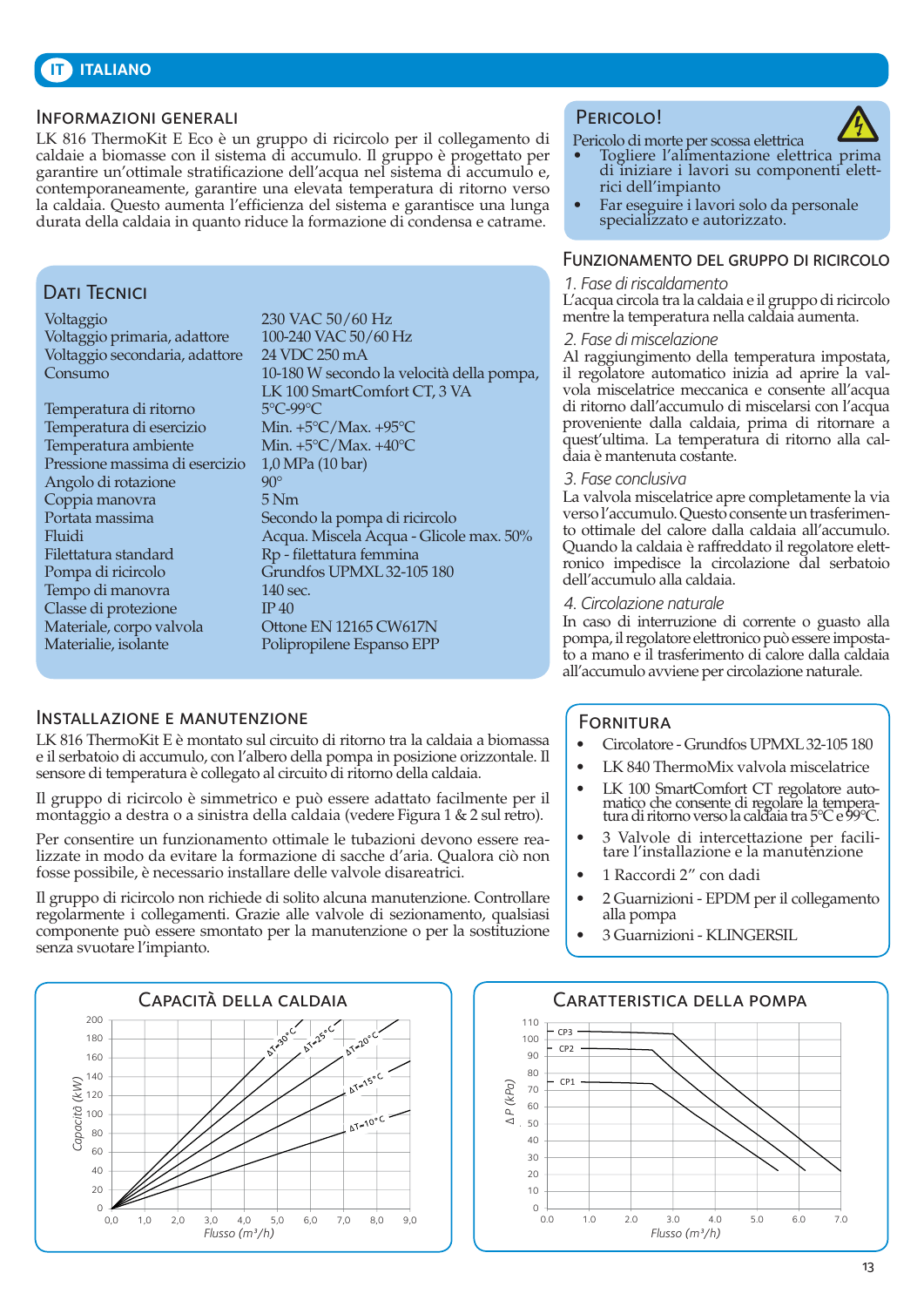

## YI FISTÄ

LK 816 ThermoKit T Eco on latausryhmä biopolttoaine kattiloiden ja varaajajärjestelmien yhdistämiseen. Latausryhmä varmistaa parhaan mahdollisen lämpötilakerrostuman varaajassa ja pitää paluuveden lämpötilan korkeana lisäten näin laitteiston tehoa. Tervan ja kondenssin muodostuminen vähenee ja laitteiston käyttöikä pitenee.

## **TEKNISET TIEDOT**

Ensiöjännite, verkkolaite 100-240 VAC 50/60 Hz<br>Toisiojännite, verkkolaite 24 VDC 250 mA Toisiojännite, verkkolaite<br>Tehonkulutus

Paluulämpötilat Maks. käyttöpaine 1,0 MPa (10 bar) Kääntökulma 90° Vääntömomentti Kierrestandardi Käyntiaika 140 s<br>Suojaluokka 140 sek Suojaluokka

Jännite 230 VAC 50/60 Hz 10–180 W pumpun nopeudesta riippuen, LK 100 SmartComfort CT, 3 VA<br>5°C-99°C Käyttölämpötila Min. +5°C/Maks. +95°C<br>
Ympäristön lämpötila Min. +5°C/Maks. +40°C Min.  $+5^{\circ}C/Maks. +40^{\circ}C$ <br>1,0 MPa (10 bar) Maksimivirtaus Riippuu kiertovesipumpusta Siirtoneste Vesi - Glykolia maks. 50%<br>Kierrestandardi Rp - sisäkierre Kiertovesipumput Grundfos UPMXL 32-105 180<br>Käyntiaika 140 sek Materiaali, venttiilipesä Messinki EN 12165 CW617N

Materiaali, eriste Paisutettu Polypropeeni EPP

## Asennus ja huolto

LK 816 ThermoKit E Eco kytketään biopolttoainekattilan ja varaajan väliseen paluuputkeen. Pumpun akselin on oltava vaakasuorassa. Menovesianturi kiinnitetään kattilaan menevään paluuputkeen.

Latausryhmä on käännettävissä ja se voidaan asentaa kattilan oikealle tai vasemmalle puolelle (katso kuvaa 1 & 2 takasivulla).

Putkitus on tehtävä siten, ettei ilmataskuja ole järjestelmässä. Jos tämä ei ole mahdollista, on asennettava ilmausventtiilit.

Latausryhmä on normaalisti huoltovapaa. Tarkista kytkentä säännöllisesti. Sulkuventtiilien ansiosta kaikki osat ovat vaihdettavissa ja huolto voidaan tehdä järjestelmää tyhjentämättä.



# **VAROITUS!**

Sähköiskun vaara!

- Sähköasennuksissa on virran oltava katkaistu.
- Vain ammattimies saa suorittaa sähköasennuksen.

## Latausryhmän toiminto polton eri vaiheissa

## *1. Lämmitysvaihe*

Vesi kiertää kattilan ja latausryhmän välillä kattilan lämpötilan noustessa.

#### *2. Latausvaihe*

Säätöautomatiikka alkaa avata sekoitusventtiiliä, kun asetettu lämpötila saavutetaan ja varaajasta tuleva paluuvesi sekoittuu menoveteen ennen veden paluuta kattilaan. Paluulämpötila kattilaan pidetään vakiona.

#### *3. Lopetusvaihe*

Sekoitusventtiili on täysin auki kohti varaajaa. Tuloksena on paras mahdollinen lämmönsiirto kattilasta, ja varaaja täyttyy menovedellä. Kun kattila on jäähtynyt, säätöautomatiikka estää virtauksen varaajasta takaisin kattilaan.

#### *4. Vapaakierto*

Sähkökatkoksen sattuessa tai pumpun mennessä rikki, elektroninen säätöautomatiikka voidaan säätää käsin ja varaaja ladata vapaakierrolla.

## Toimituksen sisältö

- Kiertovesipumppu Grundfos UPMXL 32-105 180
- LK 840 ThermoMix sekoitusventtiili
- LK 100 SmartComfort CT, jolla säädetään paluuveden minimilämpötila kattilaan 5°C … 99°C
- 3 Sulkuventtiiliä asennuksen ja huollon helpottamiseksi
- 1 Kiertyvää mutteria 2"
- 2 EPDM-tiivistettä pumpun kiinnitykseen
- 3 KLINGERSIL-tiivistettä

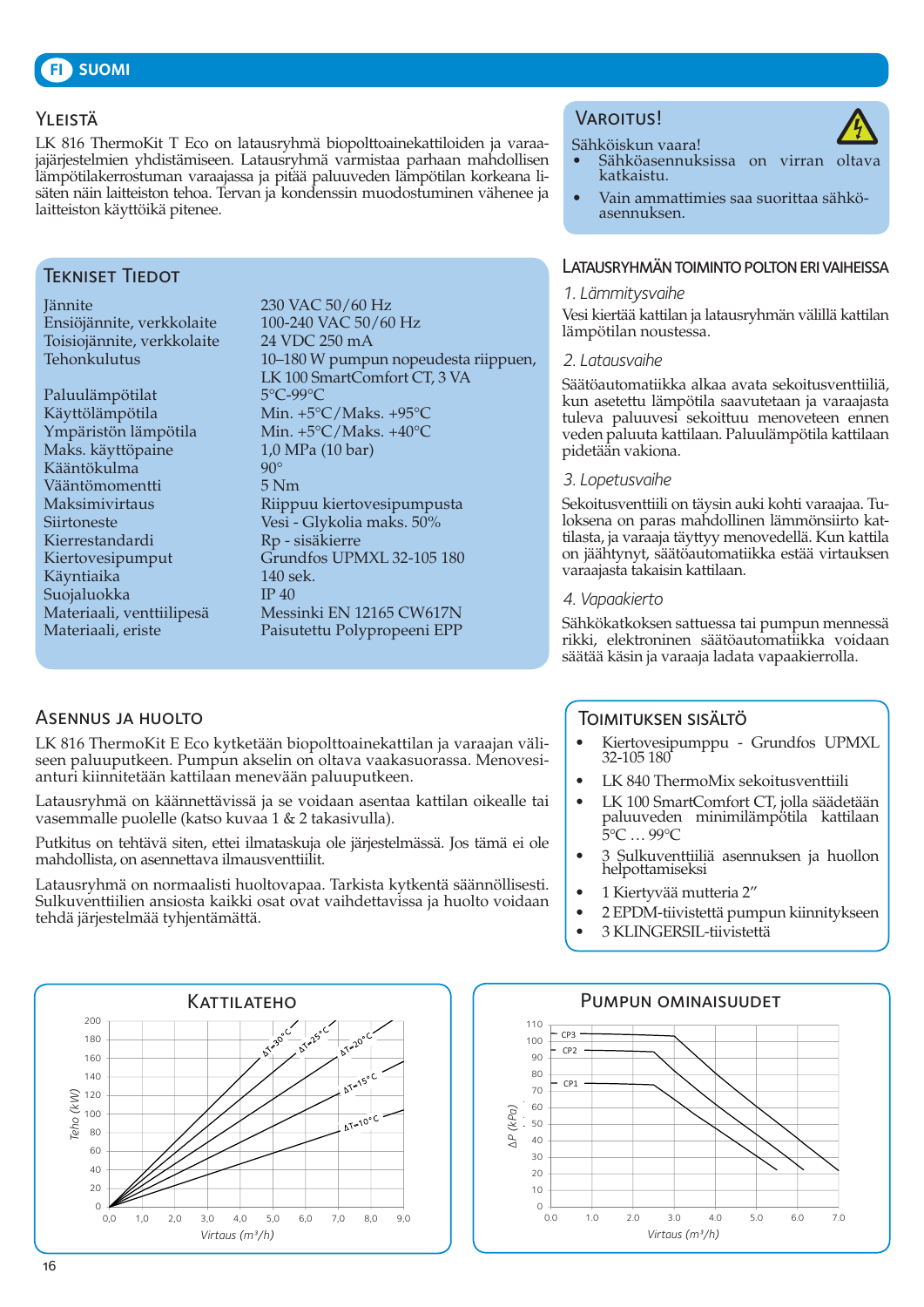

## **ALLMÄNT**

LK 816 ThermoKit E Eco är en laddningsgrupp för sammankoppling av biobränslepannor med ackumulatorsystem.

Laddningsgruppen är avsedd att säkerställa en optimal temperaturskiktning i ackumulatortanken och hålla en hög returtemperatur till pannan vilket höjer anläggningens verkningsgrad. Tjärbildning och kondens motverkas vilket ökar pannans livslängd.

## **TEKNISKA DATA**

Spänning 230 VAC 50/60 Hz Primär spänning, nätadapter 100-240 VAC 50/60 Hz Sekundär spänning, nätadapter 24 VDC 250 mA

Returtemperatur Max. arbetstryck 1,0 MPa (10 bar)<br>Vridvinkel 90° Vridvinkel 90°<br>Vridmoment 5 Nm Vridmoment<br>Max flöde Gängstandard Rp - invändig gänga Gångtid 140 sek. Skyddsklass IP 40 Material, isolering Expanderad Polypropylen EPP

 Effektförbrukning 10-180 W Beroende av pumphastighet, LK 100 SmartComfort CT, 3 VA<br>5°C-99°C Arbetstemperatur Min. +5°C/Max. +95°C Omgivningstemp. Min. +5°C/Max. +40°C Max. flöde Beroende av cirkulationspump<br>Media Beroende av Cirkulationspump<br>Vatten - Glykolinblandning ma Vatten - Glykolinblandning max. 50% Cirkulationspumpar Grundfos UPMXL 32-105 180 Material, ventilhus Mässing EN 12165 CW617N

# Installation och Underhåll

LK 816 ThermoKit E Eco installeras i returledningen mellan biobränslepanna och ackumulatortank. Den skall monteras med pumpens drivaxel i horisontellt läge. Temperaturgivaren fästs på returledningen till pannan.

Laddningsgruppen är vändbar och kan enkelt anpassas för montage till höger eller vänster om pannan (Se Bild 1 & 2 på baksidan).

För en problemfri drift av anläggningen ska rördragningen utföras så att luftfickor inte bildas i systemet. Skulle detta inte vara möjligt måste avluftningsventiler installeras.

Laddningsgruppen kräver normalt inget underhåll. Kontrollera installationen regelbundet. Tack vare avstängningsventilerna är alla delar utbytbara utan att systemet behöver tömmas vid en eventuell service.



# VARNING!

Risk för elektrisk stöt!

- Vid arbete med anläggningens elektriska komponenter måste strömmen vara frånkopplad.
- Arbetet får endast utföras av behörig fackman.

## Laddningsgruppens funktion under eldningens olika faser:

#### *1. Uppvärmningsfasen*

Vatten cirkulerar mellan panna och laddningsgrupp medan pannans temperatur stiger.

#### *2. Laddningsfasen*

Reglerautomatiken börjar öppna shuntventilen vid vald temperatur och tillåter returvatten från ackumulatortanken att blandas med vatten från framledningen innan det går tillbaka till pannan. Returtemperaturen till pannan hålls konstant.

#### *3. Avslutningsfasen*

Shuntventilen är fullt öppen mot ackumulatortanken. Detta resulterar i en optimal överföring av värme från pannan och ackumulatortanken fylls med framledningsvatten. När pannan svalnat förhindrar reglerautomatiken återcirkulation från ackumulatortank till panna.

#### *4. Självcirkulation*

Vid ett eventuellt strömbortfall eller pumphaveri kan den elektroniska reglerautomatiken handregleras och ackumulatortanken laddas genom självcirkulation.

## Leveransomfattning

- Cirkulationspump Grundfos UPMXL 32-105 180
- LK 840 ThermoMix shuntventil
- LK 100 SmartComfort CT reglerautoma- tik med inställning och visning av lägsta returtemperatur till pannan. Temperaturinställning 5°-99°C
- 3 Avstängningsventiler för att underlätta installation och underhåll
- 1 Kopplingar 2" med lekande mutter
- 2 EPDM-packningar för anslutning mot pump
- 3 KLINGERSIL-packningar